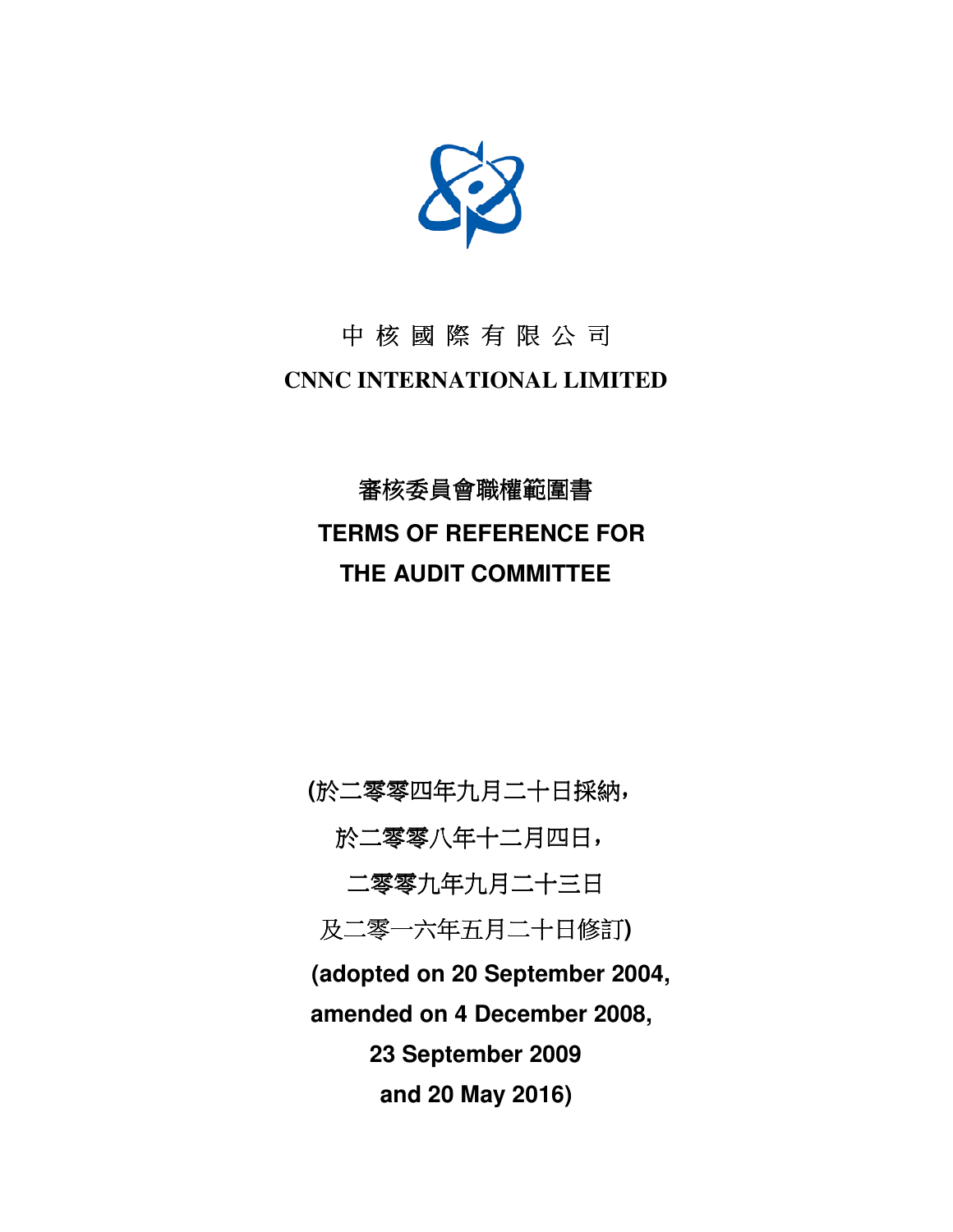# 中 核 國 際 有 限 公 司 **(**「本公司」**) CNNC INTERNATIONAL LIMITED (the "Company")**

### 審核委員會 **ADUIT COMMITTEE**

| 委員成員<br>Committee members:           | 獨立非執行董事                         | <b>Independent Non-Executive directors</b>                   |  |
|--------------------------------------|---------------------------------|--------------------------------------------------------------|--|
|                                      | 張英潮先生<br>崔利國先生<br>張雷先生          | Mr. Cheong Ying Chew Henry<br>Mr. Cui Liguo<br>Mr. Zhang Lei |  |
|                                      | 非執行董事<br>Non-Executive director |                                                              |  |
|                                      | 徐守義先生                           | Mr. Xu Shouyi                                                |  |
| 委員會主席:<br>Chairman of the Committee  | 張英潮先生                           | Mr. Cheong Ying Chew Henry                                   |  |
| 委員會秘書:<br>Secretary of the Committee | 李守仁先生                           | Mr. Li Philip Sau Yan                                        |  |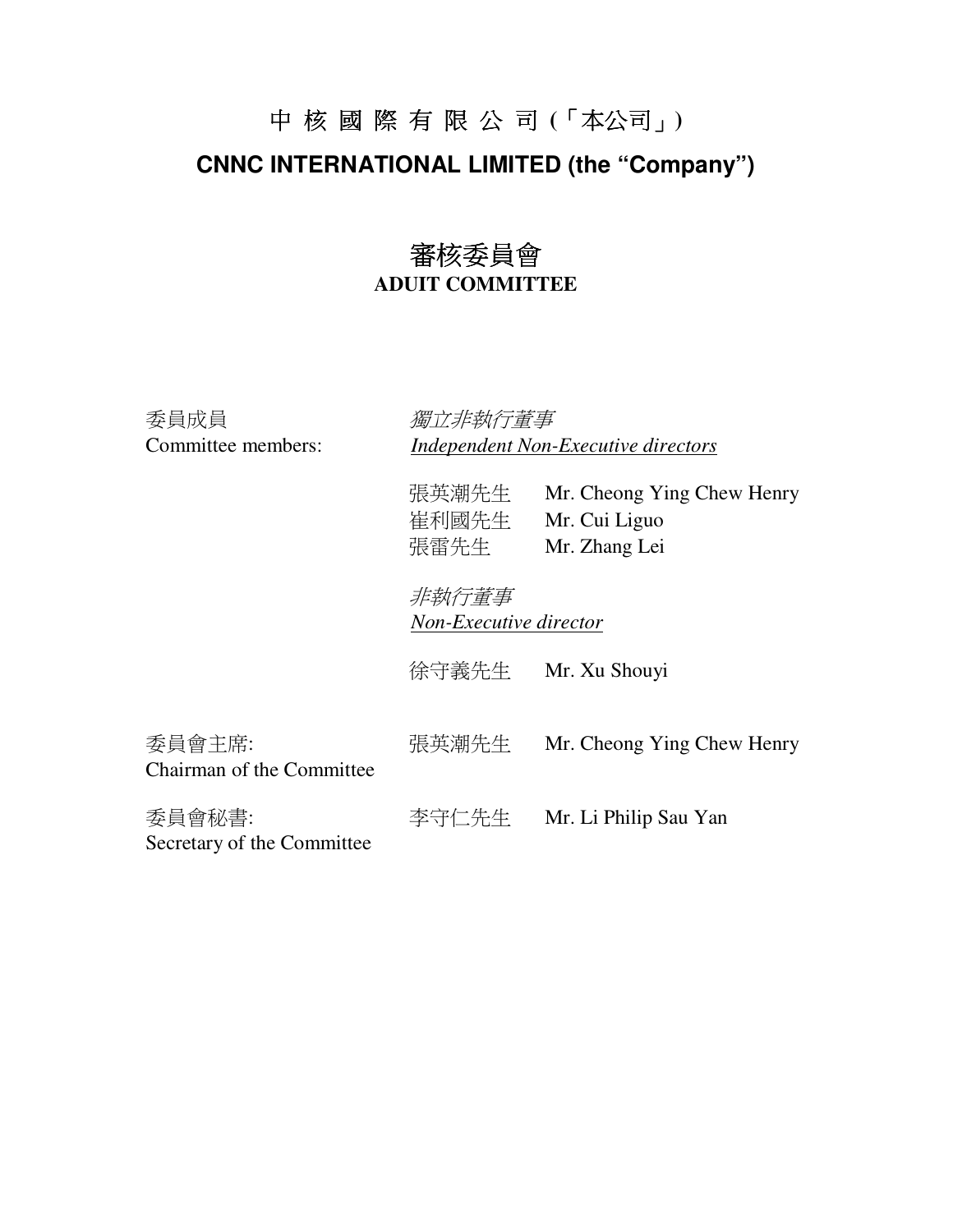#### 組織 **Constitution**

1. 董事局現議決于董事局轄下成立一個審核委員會。 The Board hereby resolves to establish a Committee of the Board to be known as the Audit Committee (the "Committee").

#### 成員 **Membership**

2. 審核委員會成員須由董事局從公司的非執行董事中委任。委員會最少須由三名成員 組成,其中大部分應為獨立人士,而最少一名成員需為獨立非執行董事具有香港聯 合交易所證券上市規則要求之合適專業資格或會計或有關財務管理專業經驗。委員 會的法定人數為獨立非執行董事委員兩人。

The Committee shall be appointed by the Board from amongst the Non-Executive Directors of the Company and shall consist of not less than three members, a majority of whom shall be independent. At least one of the members of the Committee shall be an Independent Non-Executive Director with appropriate professional qualifications or accounting or related financial management expertise as required by the Rules Governing the Listing of Securities on The Stock Exchange of Hong Kong Limited. A quorum shall be two members of Independent Non-Executive Director.

3. 審核委員會主席須由董事局委任,並且應為獨立非執行董事。 The Chairman of the Committee shall be appointed by the Board and shall be an Independent Non-Executive Director.

#### 出席會議 **Attendance at meetings**

- 4. 出席人員一般包括審核委員會成員、財務總監、內部核數部門主管(如公司設有內部 核數部門)、外聘核數師的代表及對審核委員會的事宜投入有意義工作的人士。 Attendees shall normally include Committee's members, the Financial Controller, the Head of Internal Audit (where an internal audit function exists), a representative of the external auditors and those with meaningful input to the Committee's activities.
- 5. 審核委員會秘書為公司秘書。審核委員會秘書或其未克出席,其代表或任何一位審 計委員會會員將出任審核委員會會議秘書。 The company secretary shall be the secretary of the Committee. The secretary of the Committee or in his absence, his representative or any one member, shall be the secretary of the meetings of the Committee.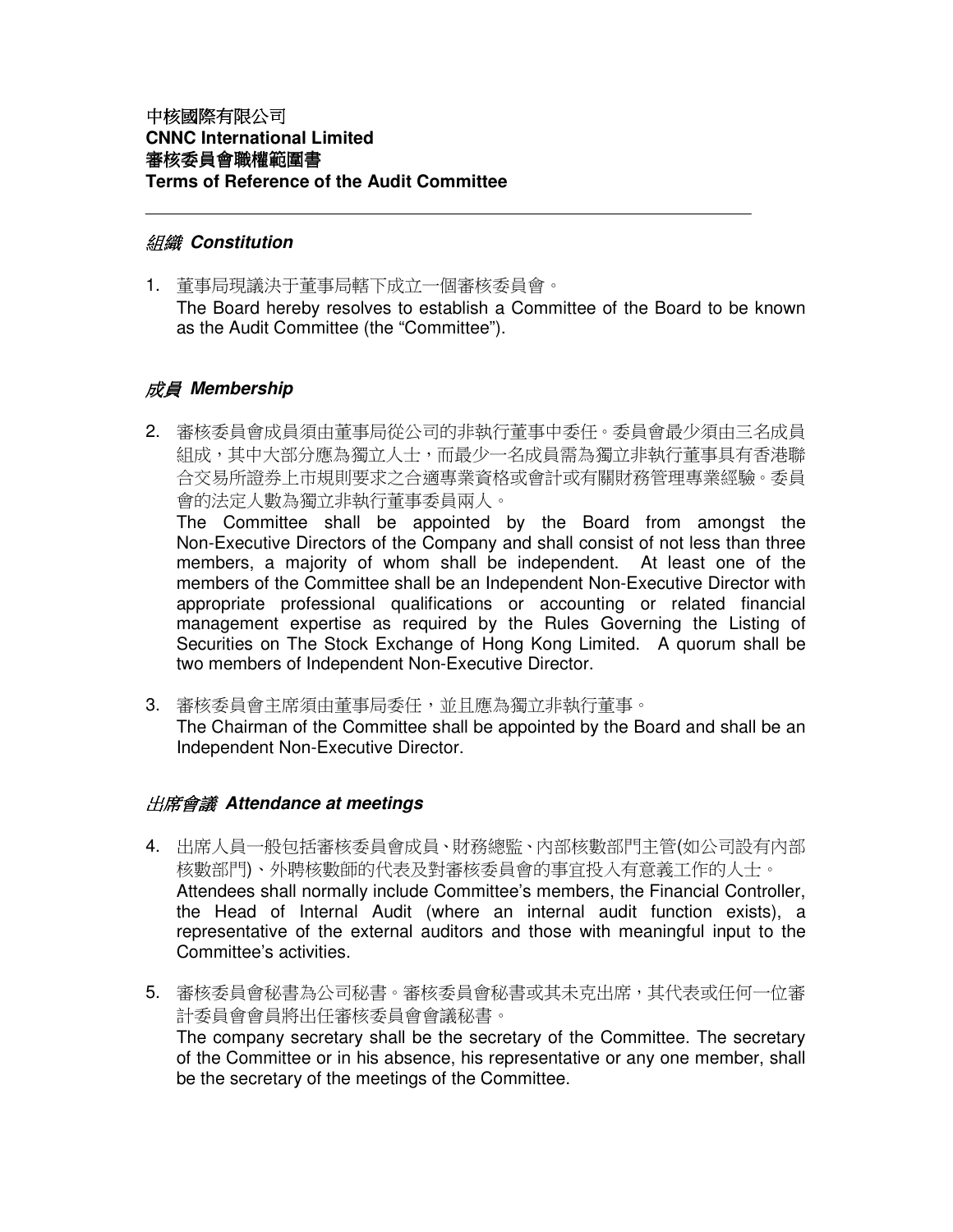#### 會議次數 **Frequency of meetings**

6. 會議次數應不少於每年兩次。外聘核數師如認為有需要,可要求召開會議。 Meetings shall be held not less than twice a year. The external auditors may request a meeting if they consider that one is necessary.

#### 權力 **Authority**

- 7. 董事局授權審核委員會按照其職權範圍進行任何調查。委員會有權向任何雇員索取 任何所需資料,而所有雇員亦獲指示與委員會合作,滿足其任何要求。 The Committee is authorised by the Board to investigate any activity within its terms of reference. It is authorised to seek any information it requires from any employee and all employees are directed to co-operate with any request made by the Committee.
- 8. 董事局授權審核委員會向外諮詢法律或其他獨立的專業意見;如有需要,可邀請具 備相關經驗及專業知識的外界人士出席會議。

The Committee is authorised by the Board to obtain outside legal or other independent professional advice and to secure the attendance of outsiders with relevant experience and expertise if it considers this necessary.

#### 職務 **Duties**

9. 審核委員會的職務如下: The duties of the Committee shall be:

> 與本公司核數師的關係 Relationship with the Company's auditors

(a) 主要負責就外聘核數師的委任、重新委任及罷免向董事局提供建議、批准 外聘核數師的薪酬及聘用條款,及處理任何有關該核數師辭職或辭退該核 數師的問題;

to be primarily responsible for making recommendation to the board on he appointment, reappointment and removal of the external auditor, and to approve the remuneration and terms of engagement of the external auditor, and any questions of its resignation or dismissal;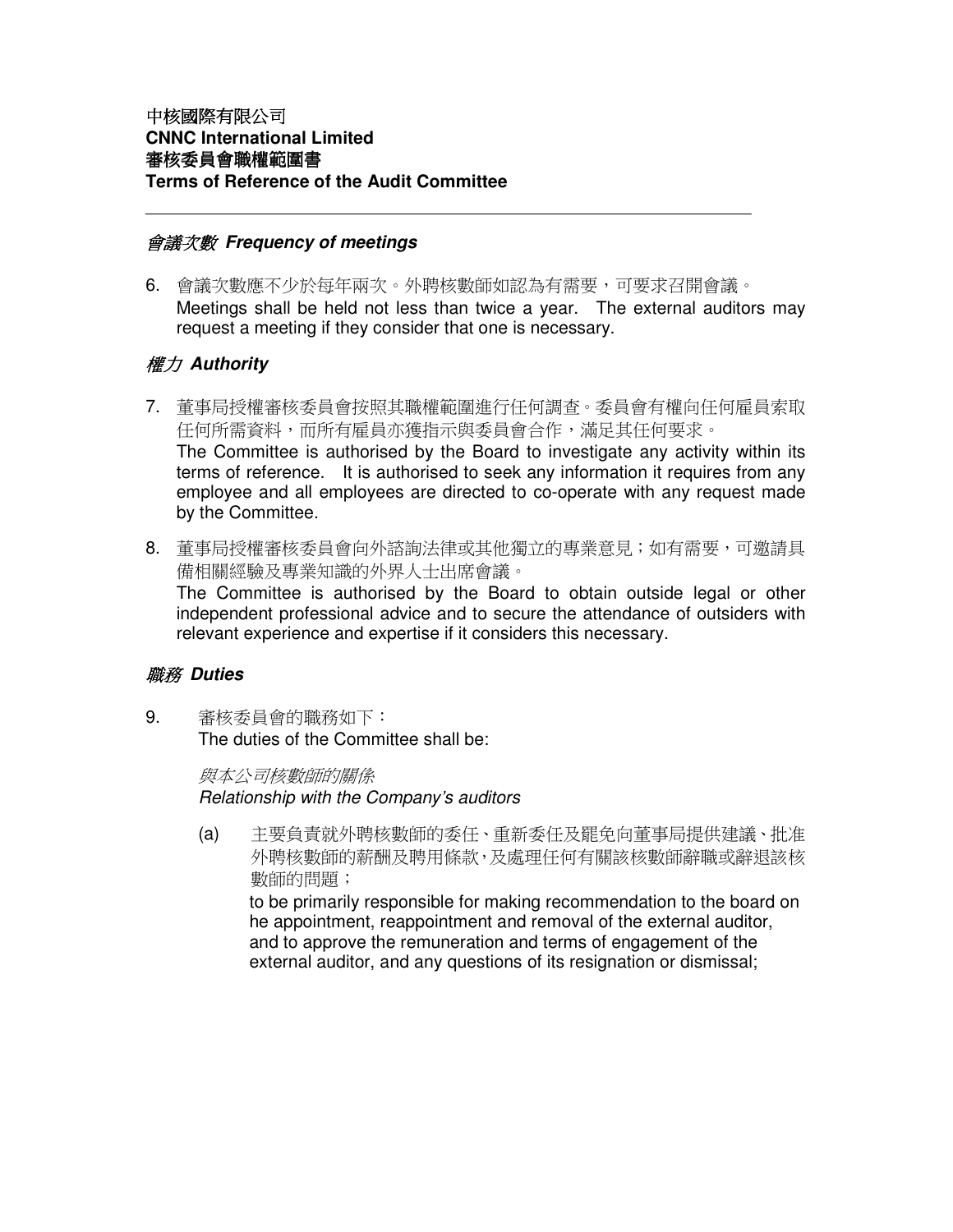(b) 按適用的標準檢討及監察外聘核數師是否獨立客觀及核數程式是否有 效;審核委員會應於核數工作開始前先與核數師討論核數性質及範疇及有 關申報責任; to review and monitor the external auditor's independence and objectivity and the effectiveness of the audit process in accordance

with applicable standards. The Committee should discuss with the auditor the nature and scope of the audit and reporting obligations before the audit commences;

(c) 就外聘核數師提供非核數服務制定政策,並予以執行。就此規定而言,「外 聘核數師」包括與負責核數的公司處於同一控制權、所有權或管理權之下 的任何機構,或一個合理知悉所有有關資料的第三方,在合理情況下會斷 定該機構屬於該負責核數的公司的本土或國際業務的一部分的任何機 構。審核委員會應就任何須採取行動或改善的事項向董事局報告並提出建 議;

 to develop and implement policy on engaging an external auditor to supply non-audit services. For this purpose, "external auditor" includes any entity that is under common control, ownership or management with the audit firm or any entity that a reasonable and informed third party knowing all relevant information would reasonably conclude as part of the audit firm nationally or internationally. The Committee should report to the board, identifying and making recommendations on any matters where action or improvement is needed;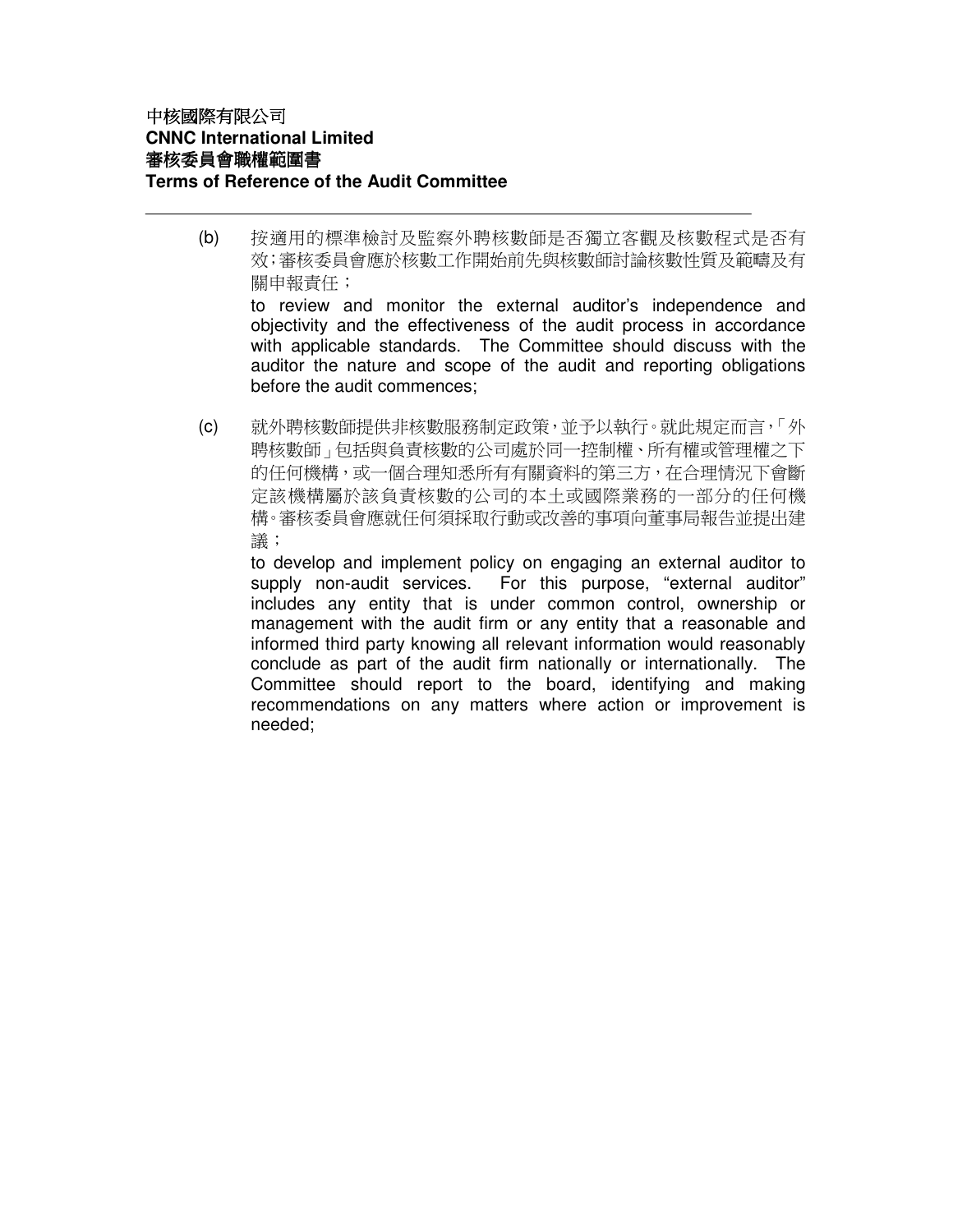#### 審閱本公司的財務資料 Review of the Company's financial information

(d) 監察本公司的財務報表及本公司年度報告及帳目、半年度報告及(若擬刊 發)季度報告的完整性,並審閱報表及報告所載有關財務申報的重大意 見。在這方面,委員會在向董事局提交有關報表及報告前,應特別針對下 列事項加以審閱:

to monitor integrity of the Company's financial statements annual report and accounts, half-year report and, if prepared for publication, quarterly reports, and to review significant financial reporting judgments contained in them. In reviewing these reports before submission to the board, the Committee should focus particularly on:

- (i) 會計政策及實務的任何更改; any changes in accounting policies and practices;
- (ii) 涉及重要判斷的地方; major judgmental areas;
- (iii) 因核數而出現的重大調整; significant adjustments resulting from audit;
- (iv) 企業持續經營的假設及任何保留意見; the going concern assumptions and qualifications;
- (v) 是否遵守會計準則;及 compliance with accounting standards; and
- (vi) 是否遵守有關財務申報的《上市規則》及法律規定; compliance with the Exchange Listing Rules and legal requirements in relation to financial reporting;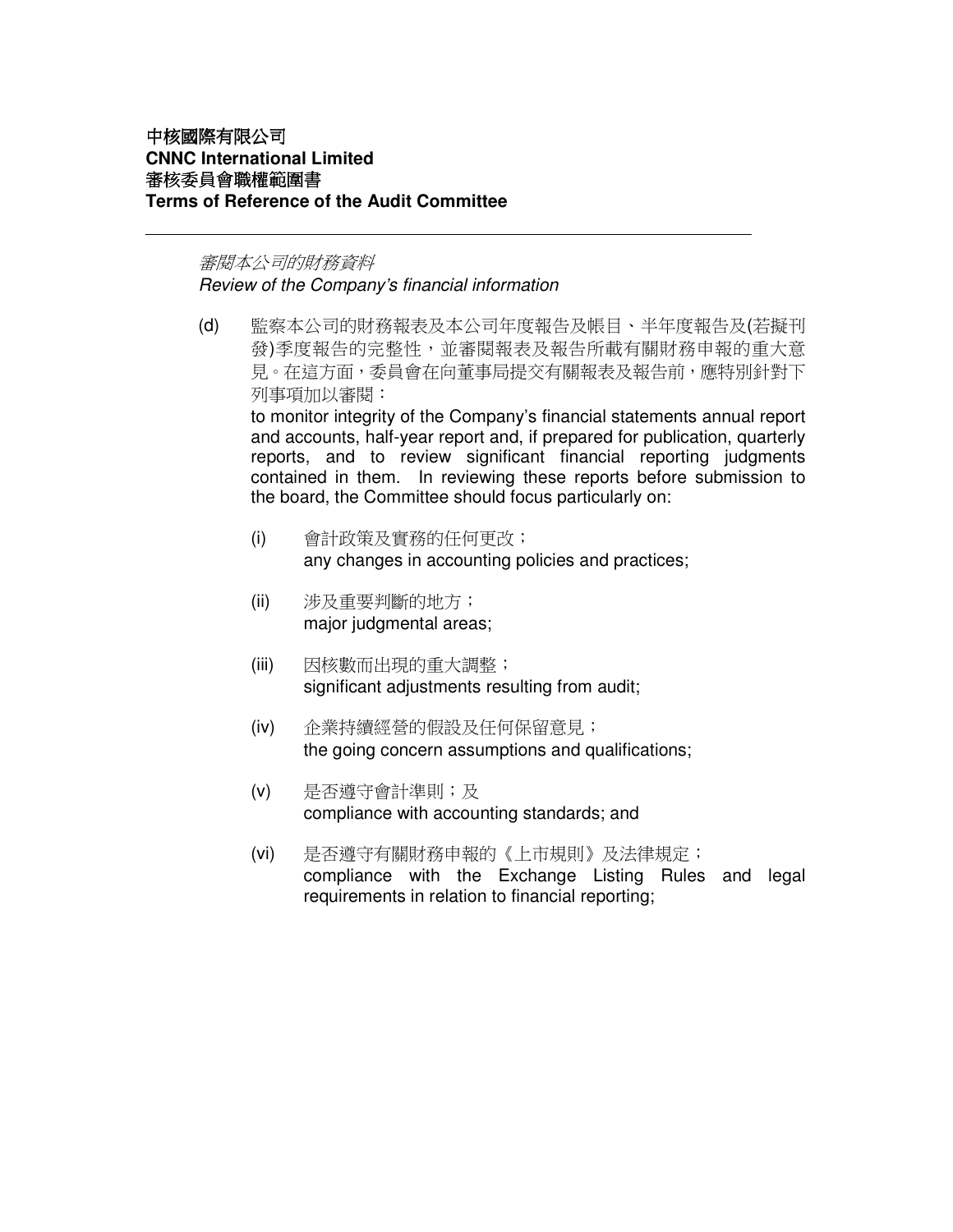- (e) 就上述(d)項而言:- In regard to (d) above:-
	- (i) 委員會成員應與本公司的董事局及高級管理人員聯絡。委員會須至 少每年與本公司的核數師開會兩次;及 members of the Committee should liaise with the Company's board and senior management and the Committee must meet, at least twice a year, with the Company's auditors; and
	- (ii) 委員會應考慮於該等報告及帳目中所反映或需反映的任何重大或 不尋常事項,並應適當考慮任何由本公司屬下會計及財務彙報職 員、監察主任或核數師提出的事項; the Committee should consider any significant or unusual items that are, or may need to be, reflected in the report and accounts, it should give due consideration to any matters that have been raised by the Company's staff responsible for accounting and financial reporting function, compliance officer or auditors;

#### 監管本公司財務申報制度資料、風險管理及內部監控系統

Oversight of the Company's financial reporting system, risk management and internal control systems

- (f) 檢討本公司的財務監控、以及(除非有另設的董事會轄下風險委員會又或 董事局本身會明確處理)檢討本公司的風險管理及內部監控系統; to review the Company's financial controls, and unless expressly addressed by a separate board risk committee, or by the board itself, to review the Company's risk management and internal control systems;
- (g) 與管理層討論風險管理及內部監控系統,確保管理層已履行職責建立有效 的系統;討論內容應包括本公司在會計及財務匯報職能方面的資源、員工 資歷及經驗是否足夠,以及員工所接受的培訓課程及有關預算又是否充 足;

to discuss the risk management and internal control systems with management to ensure that management has performed its duty to have effective systems. This discussion should include the adequacy of resources, staff qualifications and experience, training programmes and budget of the Company's accounting and financial reporting function.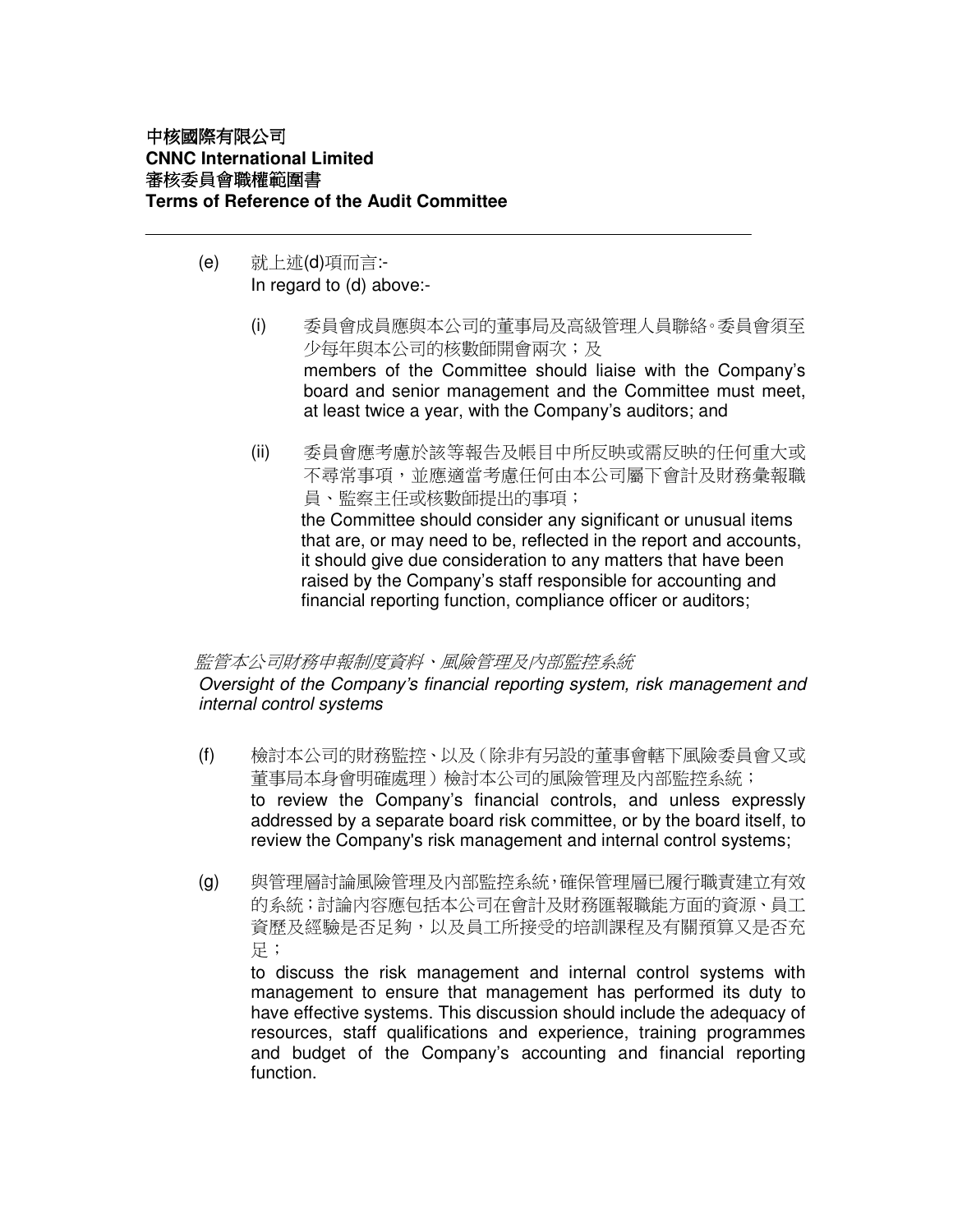(h) 主動或應董事局的委派,就有關風險管理及內部監控事宜的重要調查結果 及管理層對調查結果的回應進行研究;

to consider major investigation findings on risk management and internal control matters as delegated by the board or on its own initiative and management's response to these findings;

(i) 如公司設有內部審核功能,須確保內部和外聘核數師的工作得到協調,也 須確保內部審核功能在本公司內部有足夠資源運作,並且享有適當的地 位,以及檢討及監察其成效; where an internal audit function exists, to ensure co-ordination between

the internal and external auditors, and to ensure that the internal audit function is adequately resourced and has appropriate standing within the Company, and to review and monitor its effectiveness;

- (j) 檢討集團的財務及會計政策及實務; to review the group's financial and accounting policies and practices;
- (k) 檢查外聘核數師給予管理層的《審核情況說明函件》、核數師就會計紀錄、 財務帳目或監控系統向管理層提出的任何重大疑問及管理層作出的回應; to review the external auditor's management letter, any material queries raised by the auditor to management about accounting records, financial accounts or systems of control and management's response;
- (l) 確保董事局及時回應於外聘核數師給予管理層的《審核情況說明函件》中 提出的事宜 to ensure that the board will provide a timely response to the issues
- (m) 就審核委員會其職權範圍條文所載的事宜向董事局匯報; to report to the board on the matters set out in provision of terms of reference of the Committee;
- (n) 研究其他由董事局界定的課題。 to consider other topics, as defined by the board;

raised in the external auditor's management letter;